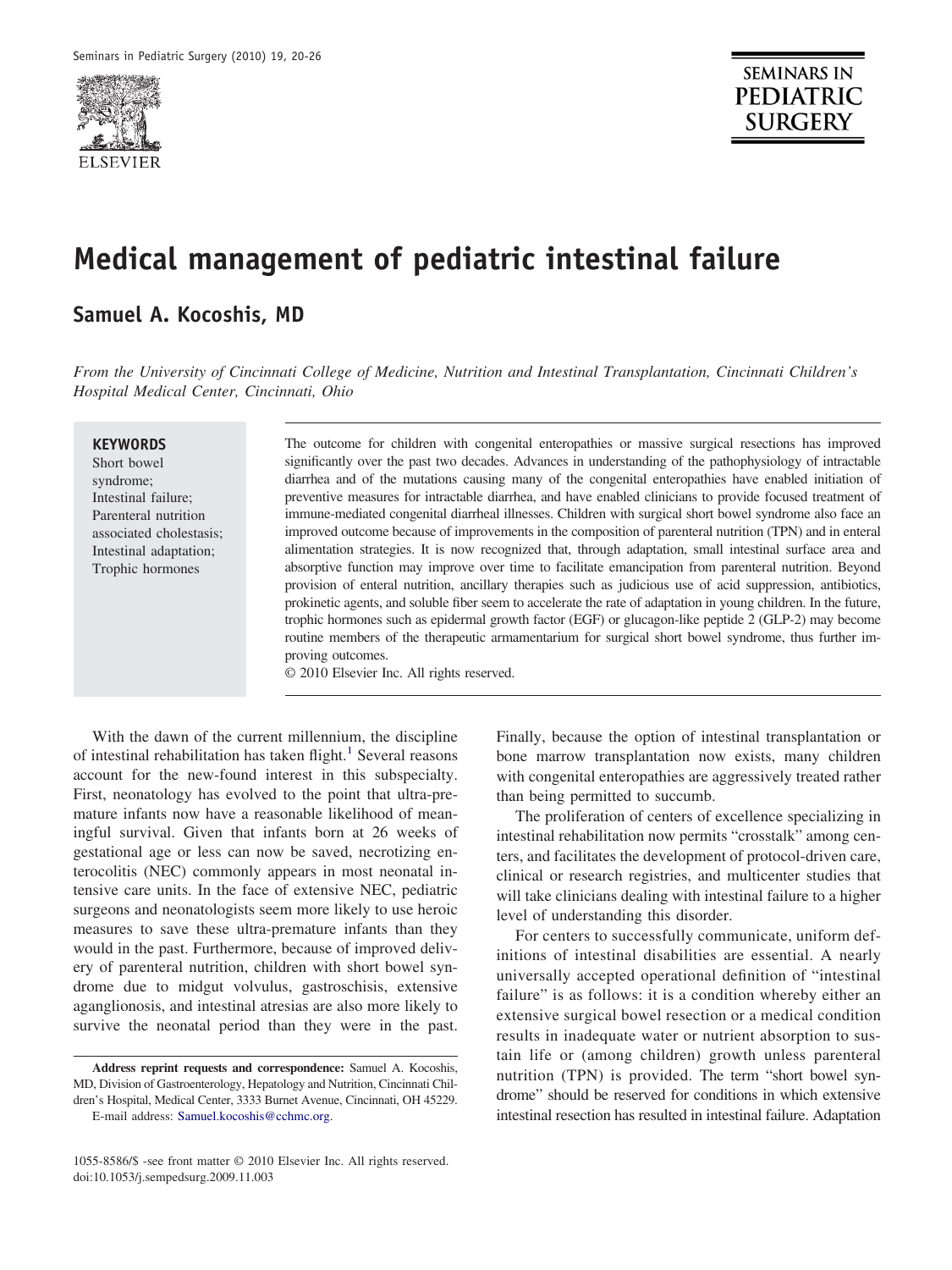is the process by which intestinal mass and intestinal surface area increase, and absorptive capacity of individual enterocytes improves, such that the residual intestine assumes functions essential to sustain life without the need for parenteral nutrition.

After surgical resections, adaptation begins almost immediately, $\lambda$  but bowel function generally cannot improve over time in patients afflicted with most congenital enteropathies. Because spontaneous bowel adaptation is unlikely, most patients with microvillus inclusion disease (MVID) (due to a mutation in MYO5B, a gene encoding for the myosin motor protein  $5B$ ),<sup>[3](#page-5-0)</sup> tufting enteropathy (due to a splice site mutation in epithelial cell adhesion molecule), $4$ and idiopathic intestinal pseudo-obstruction suffer an early death due to the complications of TPN unless they undergo successful intestinal transplantation. Among the autoimmune processes resulting in intestinal failure, the response to immunomodulatory therapy is variable, but selected patients receiving corticosteroids, calcineurin inhibitors, or target of rapamycin (TOR) inhibitors, may achieve intestinal autonomy.<sup>5,6</sup> While many of the nutritional management principles for congenital and autoimmune enteropathies are identical to those for surgical short bowel syndrome, it is beyond the scope of this article to discuss the treatment of those enteropathies in detail Instead, the focus will be upon the management of surgical short bowel syndrome.

## **General management principles**

Three overriding principles govern the management of surgical short bowel syndrome. First, TPN must be provided in quantities and composition satisfactory to sustain growth in pediatric patients and to sustain life in fully grown patients while preventing metabolic complications. Second, the fecal loss of fluid, electrolytes, and nutrients must be minimized. Third, the natural process of intestinal adaptation must be enhanced.

#### **Optimizing parenteral nutrition**

A central venous line (CVC) is essential for children for whom long-term TPN is anticipated. While inpatients can be managed with percutaneously inserted central catheters (PICC lines), sending them home with such catheters is problematic. First, because they are uncuffed and non-tunneled, the risk of bloodstream infections increases in direct proportion with the duration of time for which they are within a specific site. Second, because the cuff of a tunneled catheter granulates into subcutaneous tissue, it is not as likely to be dislodged after it has "matured." Third, PICC lines have a tendency to migrate outward spontaneously, becoming peripheral in location. Unless the tip location is continually monitored, the risk of delivering a high-osmolality, central TPN solution peripherally is significant. Fourth, PICC lines are more likely, than tunneled central venous catheters, to migrate from the brachiocephalic vein or superior vena cava into the jugular venous system, permitting infusion of high-osmolality solutions into the veins draining the central nervous system. Thus, the use of a tunneled CVC seems prudent in children for whom home TPN is considered.

Strict protocols for line care, for accessing CVCs, and for dressing changes are customarily employed by both hospitals and home healthcare companies to decrease the frequency of line-associated complications.[7](#page-5-0) One of the factors resulting in repeated line infections may be the propensity of bacteria to form biofilms, which are proteinacious films of bacterial colonies adherent to the walls of CVCs, that provide nutrients to viable, but aggregated bacteria as well as protection from systemic antibiotics. Bacteria are periodically shed from these films and produce systemic infections. A commonly accepted strategy to attack biofilms is the lock therapy in which an antibiotic or ethanol is instilled into a CVC and left in for 30 – 60 minutes daily to biochemically break down the film while exposing and killing bacteria. The propensity of developing antibiotic resistance when antibiotic locks are used suggests that ethanol locks are preferable to antibiotic locks. Studies on the use ethanol lock therapy for dissolution of established biofilms, and for prophylaxis, are ongoing.<sup>8</sup>

TPN should be designed to provide adequate calories, macronutrients, and micronutrients. When a surgical patient is in the perioperative period, some authors have advocated permissive undernutrition despite the increased energy requirements and the inflammatory conditions associated with surgery. The reason for this strategy being chosen is that calories (especially carbohydrate calories) might not be optimally used up by a patient experiencing an adrenal surge under stress. The risk of perioperative stress-induced hyperglycemia is a valid concern giving credence to the concept of permissive underfeeding. However, several days after a surgical insult, caloric intake may be increased. A group from Alder Hey Hospital in Liverpool, England has shown that following surgery the maximum glucose oxidative capacity is about 18 g/d or 12 mg/kg/min.<sup>9</sup>

Maintenance of proper electrolyte balance is of paramount importance as well. Often, clinicians erroneously attribute hypokalemia to excessive enteral potassium losses, whereas usually, pediatric patients with short bowel syndrome and an enterostomy or poor colonic function lose much more sodium than potassium in stool and may have prodigious parenteral sodium needs.<sup>[10](#page-5-0)</sup> In the face of inadequate sodium replacement, serum sodium levels may be kept within the normal range by compensatory hyperaldosteronemia, reduced urinary sodium and vigorous kaliuresis. Therefore, urinary electrolytes should be monitored as carefully as serum electrolytes among pediatric patients with short bowel syndrome. Sodium should be administered in TPN in a quantity adequate to maintain urinary sodium  $>30$ mEq/L and sodium to potassium ratios approximating 1:1. The pitfall of providing inadequate sodium is the development of salt-depletion syndrome which adversely affects both somatic growth and urinary calcium retention.<sup>[10](#page-5-0)</sup>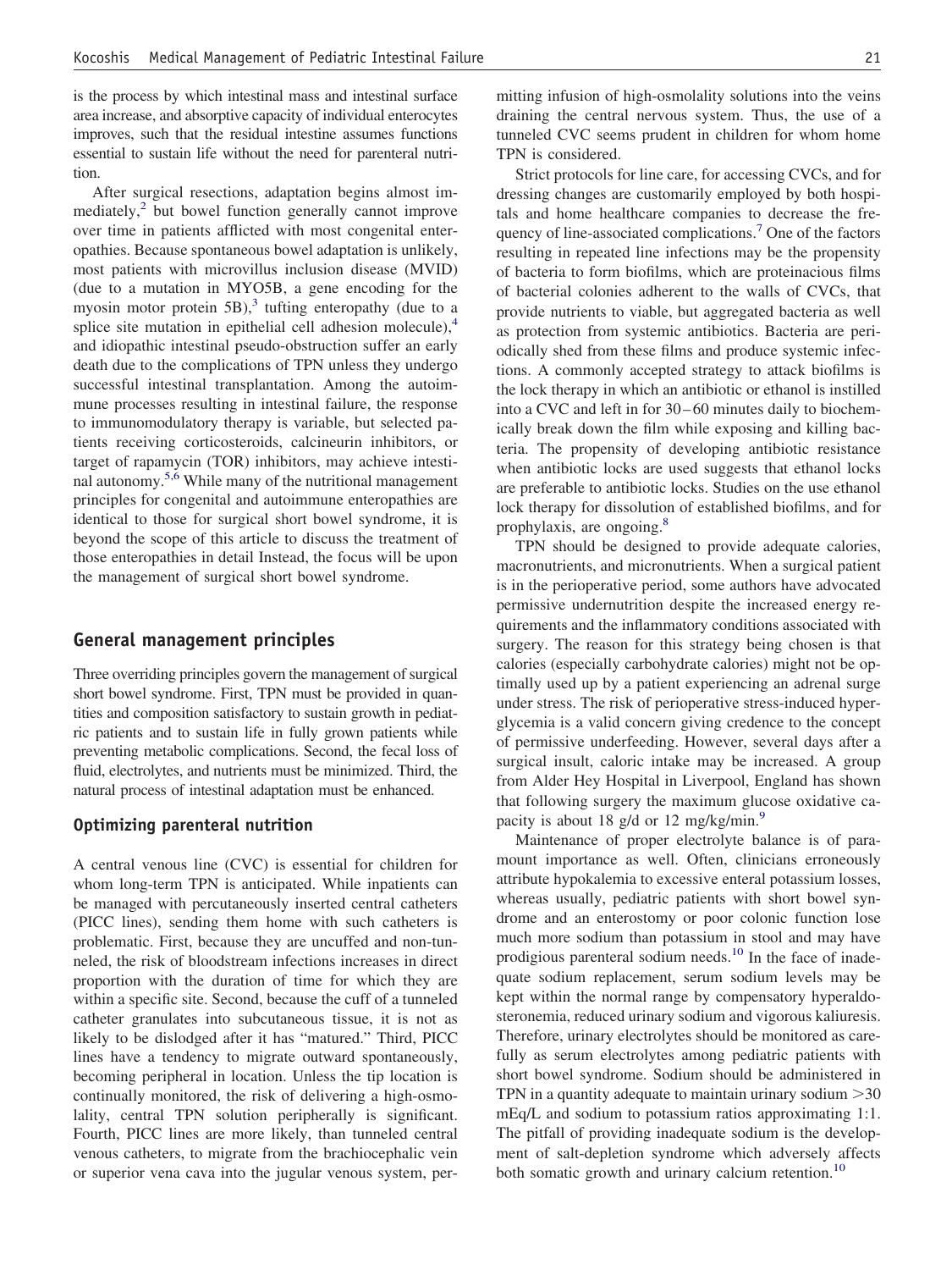Provision of enteral water-soluble vitamins is unnecessary while patients are on parenteral vitamin supplements, but if adaptation occurs and patients are weaned off TPN, enteral provision of most water-soluble vitamins is advisable. Vitamin B12 absorption may be impaired among patients who have undergone distal small bowel resections, and they may require provision of parenteral or intranasal B12. Serum levels of B12 are sometimes falsely elevated because of the production of biologically inactive B12 analogues among patients with bacterial overgrowth syndrome. B12 is a cofactor for the synthesis of succinyl-CoA and cysteine from methylmalonic acid and homocysteine, respectively. Therefore, elevated serum levels of methylmalonic acid and homocysteine are more sensitive markers of B12 deficiency than is the B12 level itself. $^{11}$  $^{11}$  $^{11}$ 

Fat-soluble vitamin supplementation is delivered via parenteral vitamins and parenteral lipid generally preventing deficiency, but after weaning of TPN, enteral supplementation is advisable.

Iron deficiency can occur in patients with short bowel syndrome, but is frequently correctable with oral iron supplements because the efficiency of enteral iron absorption is maximal in the duodenum which is seldom lost in surgical resections. For patients who cannot tolerate enteral iron or who remain deficient despite enteral supplementation, parenteral iron may be given. Episodic parenteral administration is preferred to daily administration because high levels of iron in parenteral solutions foster the growth of "siderophagic" bacteria.<sup>12</sup>

Trace element depletion is also very common among patients with surgical short bowel syndrome if parenteral administration is inadequate. Adequate parenteral zinc supplementation is particularly important among patients who have undergone extensive intestinal resection because zinc losses can be as high as  $17 \text{ mg/L}$  in ileostomy fluid.<sup>13</sup> It is commonplace for pediatric patients with short bowel syndrome to require  $300 - 500 \mu g/kg/d$  of zinc. Zinc functions as a cofactor in a variety of metabolic processes, and zinc deficiency can result in a myriad of abnormalities including bone marrow failure and reduced immunologic vigor. Classically, acrodermatitis enteropathica, characterized by a scaly exfoliative dermatitis, involving hands, feet, genitals, and face, appears among zinc-deficient patients. Serum zinc levels tend to be depressed when a patient is systemically zinc deficient, but, for a variety of reasons, these levels correlate relatively badly with deficiency. As zinc is a cofactor for alkaline phosphatase synthesis, an excellent surrogate marker for zinc deficiency is the serum alkaline phosphatase level, which is likely to be depressed in patients at risk for the clinical manifestations of zinc deficiency.

Copper deficiency is a trace element deficiency which is often iatrogenically created.[14](#page-5-0) Common dogma holds that among infants or children with intestinal failure-associated liver disease (IFALD), hepatic copper retention places an excessive oxidative burden upon the liver. Whether or not this is true, common practice is to reduce or eliminate parenteral copper in patients with IFALD. This may result

in clinically significant copper deficiency resulting in neutropenia, thrombocytopenia, or pancytopenia. If these findings are present in patients on copper-deficient TPN (whether they have presumed hypersplenism or not), copper and ceruloplasmin levels should be measured, and copper replaced, if evidence for copper deficiency exists.

Manganese is another trace element that has been implicated in IFALD. Its levels are significantly higher among cholestatic patients on TPN than among noncholestatic patients.[15](#page-5-0) However, the exact effects of manganese overload upon hepatic function are unknown, and because manganese undergoes an enterohepatic circulation, elevated levels may be an epiphenomenon caused by liver dysfunction rather than producing liver dysfunction.

These examples of trace element excess or deficiency emphasize that pharmacies providing TPN better serve their patients by using automatic compounding devices that can deliver "designer, individualized" trace metals rather than "trace metal packages."

One of the most devastating disorders faced by patients on long-term TPN is IFALD. Patients on TPN are at risk for fatty liver, hepatic fibrosis, and cholestasis. The exact mechanisms are unknown, but a multifactorial etiology has been proposed implicating host factors such as a reduced bile acid pool or chronic endotoxemia, or toxic constituents of the TPN solution such as excessive protein, excessive glucose infusion rates, deficient choline, or deficient sulfated amino acids[.16](#page-5-0) The observation that reduced quantities of parenteral soy-based lipid delays the onset of cholestasis among both pediatric and adult patients, has led to the development of liver-sparing TPN protocols. If parenteral soy-based lipid is limited to  $\leq 0.5$  g/kg/d, cholestasis may be reduced or even prevented[.17](#page-5-0) Reduction in lipid calories must be compensated by a concomitant increase in glucose calories which can result in an excessive glucose infusion rate, hyperinsulinemia, hypertriglyceridemia, and increased septic risk.<sup>18</sup> Thus, a strategy of providing non-soy-based lipid has been proposed by a group at the Boston Children's Hospital.<sup>[19](#page-5-0)</sup> Omegaven, a fish oil-based lipid investigational in North America, has been marketed in Europe for use in inflammatory conditions. It is intended as a supplementary rather than an exclusive source of lipid, but a relatively large cohort of infants with IFALD studied at Boston Children's Hospital seems to have tolerated it well and demonstrated improvement in very significant cholestasis. Whether this product or another (consisting of soy oil, medium chain triglyceride, olive oil, and fish oil [SMOF]) currently being studied in Europe, proves to replace soy-based parenteral lipid for children on TPN, remains to be seen.<sup>20</sup>

### **Improvement in fluid, electrolyte, and nutrient balance**

The intestine undergoes many pathophysiologic changes after extensive resection [\(Table 1\)](#page-3-0). These changes can sab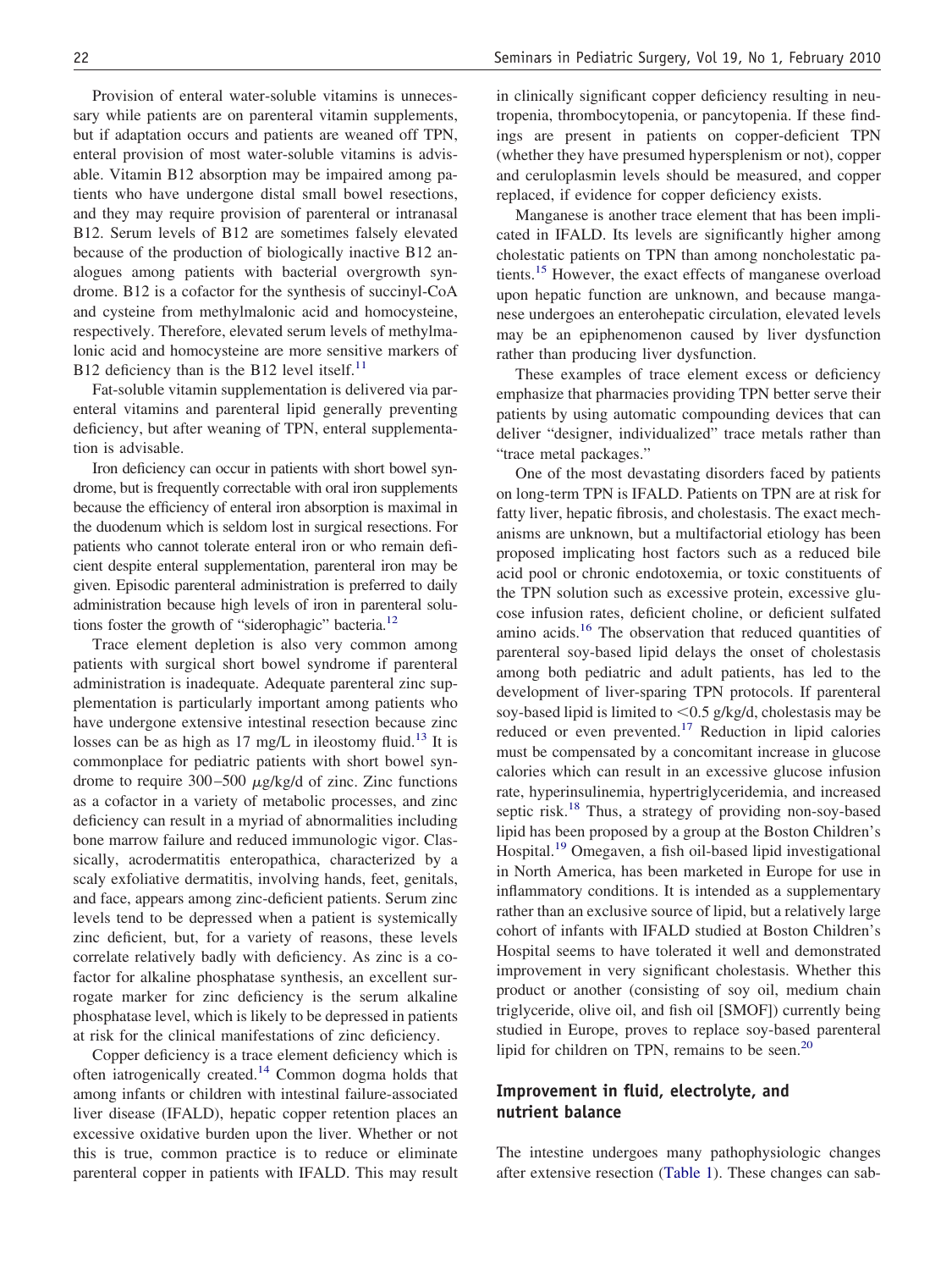<span id="page-3-0"></span>**Table 1** Metabolic derangements of short bowel syndrome and their consequences (Modified from Cohran V and Kocoshis S. Short Bowel, in Baker, SS, Baker RD, Davis AM, eds. Pediatric Nutrition Support. Sudbury, MA: Jones and Bartlet 2006:477-492)

| Derangements                                         | Consequences                                                                             |
|------------------------------------------------------|------------------------------------------------------------------------------------------|
| Early                                                | Early                                                                                    |
| Gastric hypersecretion                               | Peptic ulceration, inactivation<br>of pancreatic enzymes, and<br>bile acid precipitation |
| Dumping syndrome                                     | Diarrhea, hyperglycemia,<br>reactive hypoglycemia                                        |
| Rapid intestinal transit                             | Nutrient malabsorption                                                                   |
| High output from<br>ileostomies                      | Electrolyte imbalance                                                                    |
| Late                                                 | Late                                                                                     |
| Bile acid and fatty acid<br>malabsorption            | Gallstones, steatorrhea                                                                  |
| Bowel dilation and stasis                            | Bacterial overgrowth, d-lactic<br>acidosis                                               |
| Saponification of<br>malabsorbed fat with<br>calcium | Oxaluria and renal stones                                                                |
| Anastomotic ulceration                               | Gastrointestinal bleeding                                                                |

otage the advancement of enteral nutrition which is essential to further the process of adaptation.

Gastric hypersecretion is observed in up to 50% of patients who have undergone a major resection of the small intestine.[21](#page-5-0) Because most gastrin catabolism takes place in the small intestine, these patients become hypergastrinemic and produce excessive gastric acid and gastric volume. The volume produced may contribute to fluid and electrolyte losses, and the hyperacidity may result in peptic ulceration. Furthermore, acid hypersecretion results in an acidic environment in the small intestine, resulting in bile acid precipitation with subsequent ineffective micelle formation, as well as inactivation of exocrine pancreatic enzymes whose maximal activity requires a luminal pH in the range of six to seven.

Bacterial overgrowth of the small intestine is also an extremely important pathophysiologic change in short bowel syndrome.<sup>[22](#page-5-0)</sup> Adverse effects include deconjugation of bile acids, rendering them incapable of forming micelles, competitive metabolism and use of enteral nutrients and vitamins, synthesis of toxic metabolites such as d-lactate, and possibly, their translocation to produce bloodstream infections. Estimates that it occurs among  $60\%^{22}$  of patients may be too low. It is virtually impossible to eradicate. Therefore, efforts should focus upon judicious reduction of overall bacterial load, and encouragement of flora that translocate poorly and provide metabolic byproducts useful to the host.

Customarily, nutrient malabsorption due to bacterial overgrowth occurs relatively late following resections in which compensatory bowel dilation has occurred, thus slowing transit and impairing effective intestinal "housekeeping." Malabsorption generally does not occur until counts of anaerobes have reached levels of  $>10^5$  colony forming units per mL of luminal fluid. Hence, a rational antibacterial strategy is to give cycled 10- to 14-day courses of antibiotics highly specific for their anaerobic spectrum. These could be followed by 14- to 20-day rest periods. Antibiotics of choice include metronidazole, nitazoxanide, and rifaximin.

D-lactic acidosis occurs among patients whose gastrointestinal tract is colonized by d-lactate-synthesizing organisms[.23](#page-5-0) Humans have the ability to rapidly catabolize llactate, which is a product of human anaerobic metabolism, but d-lactate can be catabolized and cleared very slowly and toxic blood levels can build up when the small intestine is overgrown with anaerobic bacteria. Signs and symptoms of d-lactic acidosis include confusion, somnolence, dementia, ataxia, or even seizures. This condition is characterized by acidosis associated with an anion gap but a normal blood l-lactate level. The antibacterial strategy employed for dlactic acidosis is similar to that followed for malabsorption, but d-lactate levels can be followed to monitor success and duration of therapy. Because d-lactate is a product of carbohydrate metabolism, reduction in enteral carbohydrate can be achieved by giving a low carbohydrate diet to those patients who tolerate oral feedings and low carbohydrate formulas to those who are on tube feedings.

While translocation cannot be proven in humans, in animal models it is known that aerobic enteric flora translocate more readily than do anaerobic flora. Therefore, the preferred antibacterial strategy for reducing enteric bloodstream infections is selective decontamination aimed at reducing the load of aerobes and fostering anaerobic overgrowth.[24](#page-5-0) While absorbable, broad-spectrum antibiotics can be used, an unabsorbable "cocktail" is theoretically less likely to adversely affect the bacterial microbiome in sites distant from the intestinal lumen. If the goal is to reduce the intraluminal bacterial load without selecting excessive quantities of resistant bacterial strains, the ideal strategy would be to alternate 7- to 14-day courses of antibiotics with 14- to 21-day rest periods.

The use of probiotics is intuitively attractive for patients colonized by excessive quantities of the "wrong type" of bacteria, and this strategy is probably harmless among those who no longer require TPN or fluids via a CVC. However, reports of bloodstream infections due to both anaerobic bacterial probiotics and probiotic yeasts have been reported among patients who have  $CVCs$ <sup>[25](#page-5-0)</sup> Therefore, circumspection is required before they may be used.

#### **Fostering the adaptive process**

The spontaneous recovery of intestinal function following massive surgical resection is termed "adaptation." As demonstrated in [Figure 1,](#page-4-0) the process progresses in an orderly fashion, and can be influenced in two ways. First, the process can be accelerated by stimulating the intestine with intraluminal nutrients. Second, the process can reach a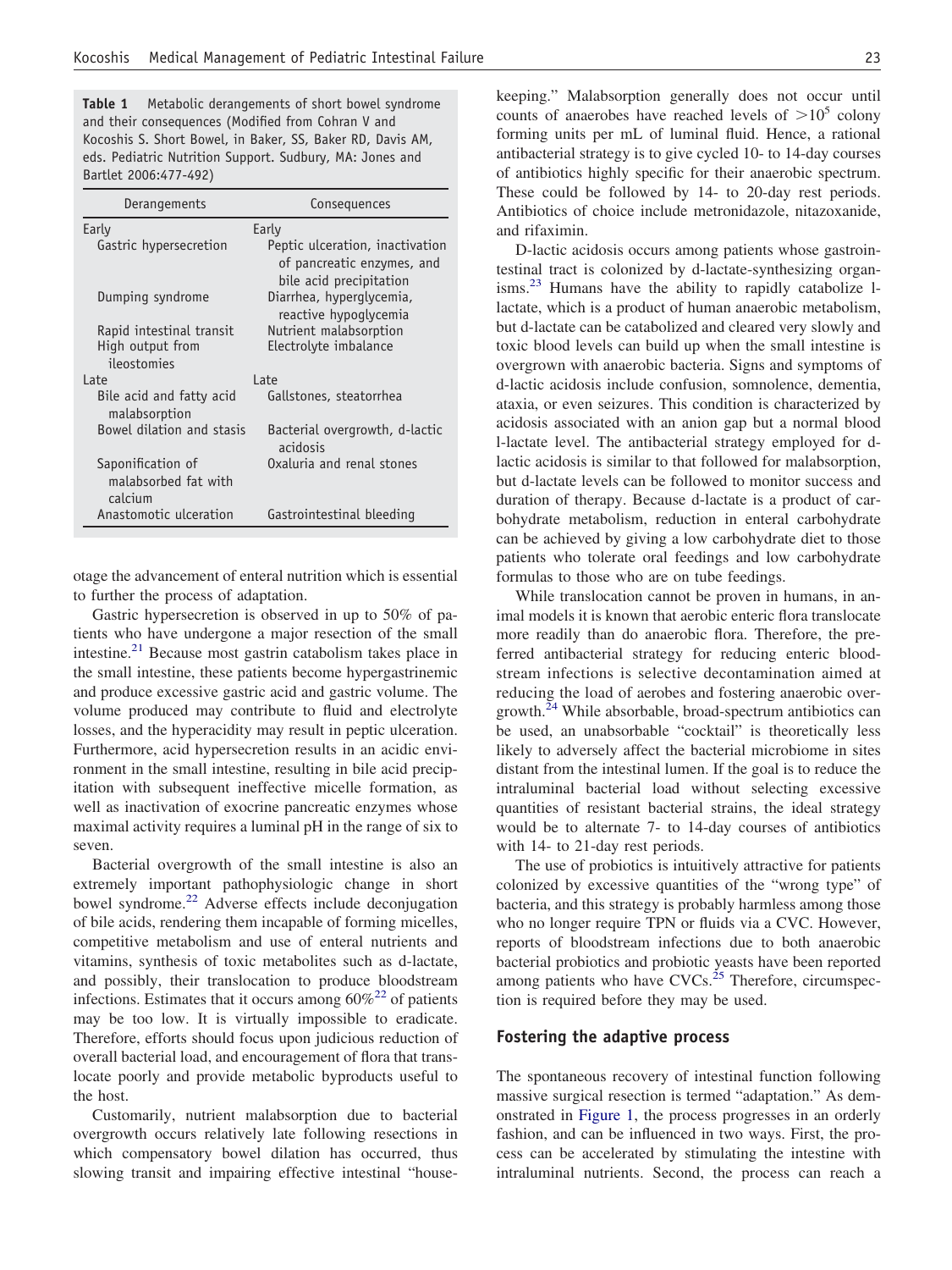<span id="page-4-0"></span>

**Figure 1** Depiction of the orderly progression of adaptation after an intestinal resection. The curve labeled "SA" represents spontaneous adaptation stimulated only by food. The curve labeled "AA" represents accelerated adaptation induced pharmacologically. An agent that typically accelerates the adaptive process is epidermal growth factor. The curve labeled "AHA" and "HA" indicates the changes of accelerated hyperadaptation with early pharmacologic treatment and hyperadaptation induced by late pharmacologic treatment. Glucagon-like peptide 2 (GLP-2) shows promise for inducing either early or late hyperadaptation. (Adapted from Jeppesen, PB. Clinical significance of GLP-2 in short bowel syndrome. J. Nutr. 2003;133:3721-3724).

higher level of function or "hyperadaptation" than expected. It is the search for hyperadaptation which has led to the search for an ideal "trophic" pharmacologic agent.

Maintenance of enteral nutrition despite all obstacles is a crucial step in guaranteeing that the maximal adaptive response will occur following a resection. There is little consensus as to the timing of initiation of feedings, but evidence suggests that following surgery for NEC, early feeding (on the fourth postoperative day) is associated with no greater recurrence rate but a shorter time to reach full feedings. Feedings can be initiated as bolus feedings or continuous feedings via a gastrostomy or nasogastric tube. Data from the pediatric and adult literature suggest that nutrient, fluid, and electrolyte absorption are all positively impacted by the use of continuous feedings to deliver at least some of the daily calorie requirements.  $26,27$  The relative value of providing a hypoallergenic formula to older children or adults remains unproven, but for infants with short bowel syndrome, maternal breast milk or a free amino acid formula has, in retrospective analysis, been proven superior to cow's milk formula, protein hydrolysates, or other nutritionally defined formulas.<sup>28</sup> In a small case series, a free amino acid formula was found to be superior to a protein hydrolysate.<sup>[29](#page-6-0)</sup> Optimal caloric distribution of formulas for children remains unknown, but adult data from Europe suggest that among patients without a colon, there is little difference in the nutrient balance between patients on a high carbohydrate versus a high fat diet.<sup>30</sup> Among adults with a colon, energy conservation is marginally better if the diet is high in complex carbohydrates (60% carbohydrate vs 20% fat), possibly because of short chain fatty acid production due to fermentation.[30](#page-6-0) Among children, who may have marginal colonic capacity, the trend has been to provide diets with at least 40% calories from fat to prevent fermentative diarrhea and d-lactic acidosis. A diet containing a combination of medium chain and long chain triglycerides in a ratio of 1:3 appears to be associated with optimal fat and energy balance in adult studies. $31$  Data from adults with short bowel syndrome indicate that under most circumstances lactose need not be restricted.

No consensus occurs regarding the rate of advancement when continuous enteral feedings are chosen. In some programs, a slavish adherence to maintaining enteral output less than 50 mL/kg/d exists, but a small case series from Israel indicates that as long as infants maintain a positive fluid balance, adequate growth, and an absence of perineal disease, higher outputs can be tolerated. $32$  Ultimately, the maximal allowable fecal output in pediatric patients is unknown and awaits more elegant nutrient balance studies.

Insoluble fiber, such as wheat bran or psyllium, may gelatinize stool, but it probably has no effect upon bowel adaptation. In contrast, soluble dietary fiber, such as pectin or guar gum, clearly impacts colonic adaptation positively.[33](#page-6-0) It not only slows gastrointestinal transit, but both pectin and guar gum are fermented in the colon into short chain fatty acids of which butyrate seems to be the most important. Butyrate is an energy source for colonocytes and it regulates colonocyte proliferation. Among adults 500 to 1000 calories per day may be recovered from butyrate. Furthermore, butyrate upregulates one of the sodium-hydrogen exchangers (NH3) enhancing water and sodium absorp-tion.<sup>[34](#page-6-0)</sup> It is important to remember that the short chain fatty acids may exert an osmotic effect upon the bowel, and that the osmotic diarrhea effected by pectin itself in concentrations greater than 3% probably outweighs the salutary effect on NH3. It is also important to remember that there is a delay of NH3 upregulation by 58-72 hours after fiber is begun. Therefore, stool output may actually worsen before it improves following the ingestion of fiber. For patients without a colon, fiber is theoretically not helpful, but one animal study suggests that it may enhance small bowel adaptation.

For several decades, animal studies have demonstrated upregulation in certain hormones and other naturally occurring substances following extensive small bowel resection as well as hyperadaptation of the bowel following infusion of these "trophic" substances into experimental animals in pharmacologic doses.[35](#page-6-0) The hormones best studied in animals include epidermal growth factor (EGF), growth hormone (GH), glucagon-like Peptide 2 (GLP-2), keratinocyte growth factor, and insulin-like growth factor 1 (IGF-1). EGF and IGF-1 have been investigated in humans for treatment of other disorders such as NEC, MVID, and primary IGF-1 deficiency, but not specifically for short bowel syndrome. On the other hand, GH and GLP-2 have been studied specifically for short bowel syndrome.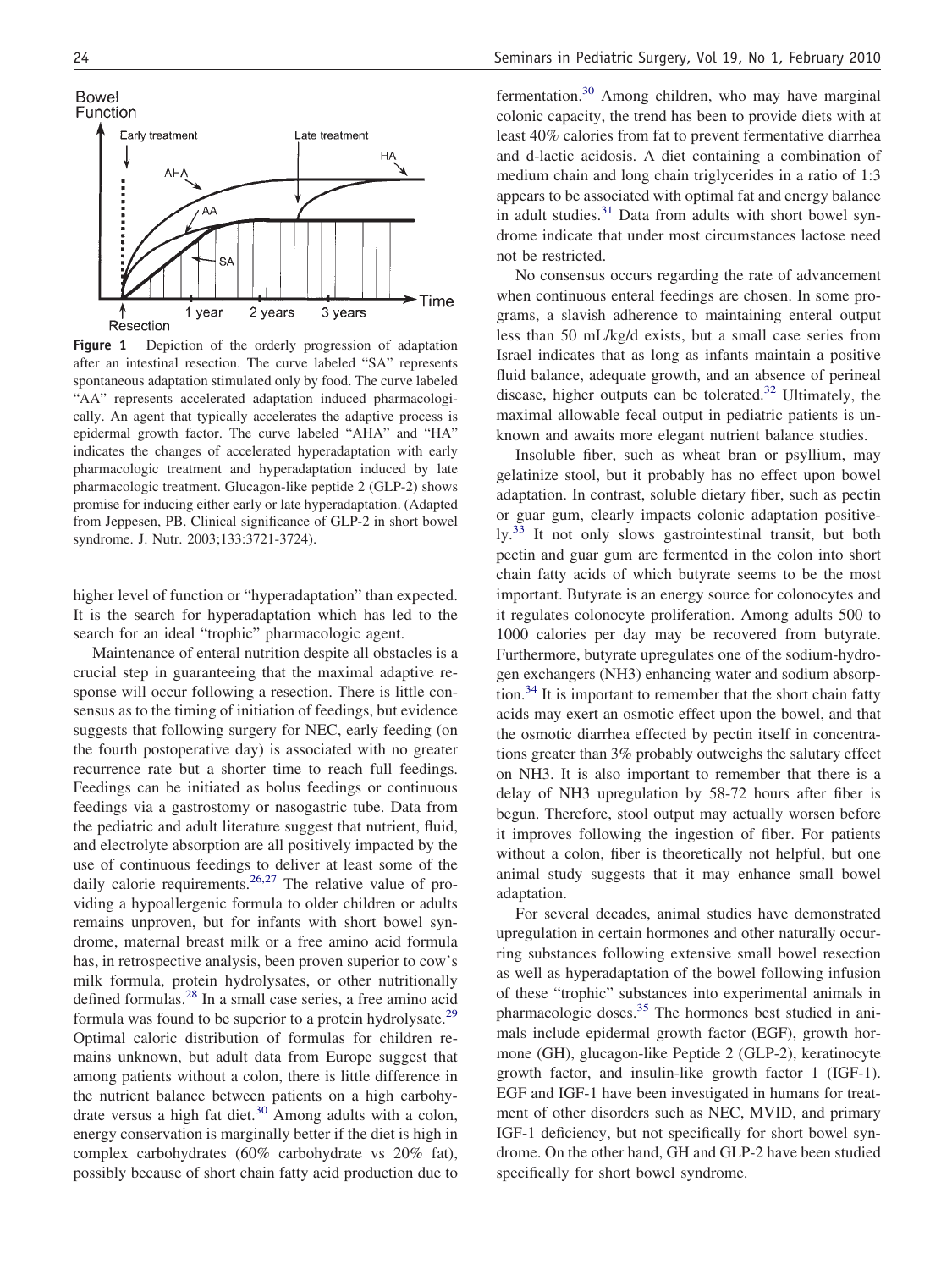<span id="page-5-0"></span>Trials of GH in combination with glucagon have shown inconsistent results. Studies by one group of scientists have shown that patients will demonstrate reduced parenteral needs and increased weight gain when treated with this combination, but others have shown contradictory re-sults.<sup>[36,37](#page-6-0)</sup> No large, randomized pediatric trials have been performed, and because of the expense of the therapy, the theoretic risk of mutagenesis, and the conflicting data, its use in pediatrics is relatively uncommon.

GLP-2 is a hormone whose synthesis is largely confined to the ileum and right colon. In animals, it inhibits apoptosis and stimulates proliferation of the entire small intestine, and it increases mucosal protein and DNA and upregulates a variety of transporters. Preliminary landmark studies were performed by Jeppesen and colleagues, and in open pilot human trials,<sup>38</sup> administration of a protease-resistant analogue of GLP-2 produced significantly improved water absorption but less impressive improvements in nutrient absorption and anthropometric measurements in patients who received it. A more recent, double blind, placebo-controlled study on 83 adults with short bowel syndrome showed that 25%– 45% patients receiving the active GLP2 were able to reduce TPN requirements by  $>20\%$  as opposed to only 6% on placebo.<sup>[39](#page-6-0)</sup> Fluid and electrolyte conservation improved and serum citrulline, a marker of intestinal mass, increased. Pediatric trials are yet to be published. Disappointingly, the effects were only transient in these adults, persisting only while patients were using the drug. However, animal data suggest that if delivered to young infants early after a resection, the adaptive response may be "reset" to a hyperadaptive level.

# **Conclusion**

Most large medical centers with pediatric intestinal rehabilitation programs now report survival of more than 80% pediatric patients with intestinal failure receiving medical management.<sup>1,28</sup> These data are encouraging, but the need for bowel preserving surgery or for intestinal transplantation persists. However, with improved infection-control methods, new methods of line care, new methods of preventing IFALD, more scientific feeding methods, and finally, the judicious use of trophic agents, the hope persists that even larger numbers of patients with short bowel syndrome will be saved. As controlled multicenter consortia mature, it is likely that within very few years the "art" of intestinal rehabilitation will finally become a science.

# **References**

1. Kocoshis SA, Goulet O, Kaufman SS, et al. Report to the world congress of pediatric gastroenterology from the working group on intestinal failure and small bowel transplantation. J Pediatr Gastroenterol Nutr 2004;39:S655-61.

- 2. Urban E, Michel AM. Separation of adaptive mucosal growth and transport after small bowel resection. Am J Physiol 1983;244:G295- 300.
- 3. Müller T, Hess MW, Schiefermeier N, et al. MYO5B mutations cause microvillus inclusion disease and disrupt epithelial cell polarity. Nat Genet 2008;40:1163-5.
- 4. Sivagnanam M, Mueller JL, Lee H, et al. Identification of EpCAM as the gene for congenital tufting enteropathy. Gastroenterology 2008; 135:429-37.
- 5. Bousvaros A, Leichtner AM, Book L, et al. Treatment of pediatric autoimmune enteropathy with tacrolimus (FK506). Gastroenterology 1996;111:237-43.
- 6. Yong PL, Russo P, Sullivan KE. Use of sirolimus in IPEX and IPEX-like children. J Clin Immunol 2008;28:581-7.
- 7. Lee OK, Johnston L. A systematic review for effective management of central venous catheters and catheter sites in acute care pediatric patients. Worldviews Evid Based Nurs 2005;2:4-13.
- 8. Onland W, Shin CE, Fustar S, et al. Ethanol-lock technique for persistent bacteremia of long-term intravascular devices in pediatric patients. Arch Pediatr Adolesc Med 2006;160:1049-53.
- 9. Jones MO, Pierro A, Hammond P, et al. Glucose utilization in the surgical newborn infant receiving total parenteral nutrition. J Pediatr Surg 1993;28:1121-5.
- 10. Schwartz KB, Ternberg JL, Bell MJ, et al. Sodium needs of infants and children with ileostomy. J Pediatr 1983;102:509-13.
- 11. Santongo TA, Azzam R, Charrow J. Vitamin B12 status, methylmalonic acidemia, and bacterial overgrowth in short bowel syndrome. J Pediatr Gastroenterol Nutr 2009;48:495-7.
- 12. Maynor L, Brophy DF. Risk of infection with intravenous iron therapy. Ann Pharmacother 2007;41:1476-80.
- 13. Shulman RJ. Zinc and copper balance studies in infants receiving TPN. Am J Clin Nutr 1989;49:879-83.
- 14. Hurwitz M, Garcia MG, Poole RL, et al. Copper deficiency during parenteral nutrition: a report of four pediatric cases. Nutr Clin Pract 2004;19:305-8.
- 15. Erikson KM, Thompson K, Ashner J, et al. Manganese neurotoxicity: a special focus on neonates. Pharmacol Ther 2007;113:369-77.
- 16. Goulet O, Joly F, Corriol O, et al. Some new insights in intestinal failure-associated liver disease. Curr Opin Organ Transplant 2009;14: 256-61.
- 17. Shin JI, Namgung R, Park MS, et al. Could lipid infusion be a risk for parenteral nutrition-associated cholestasis in low birth weight neonates? Eur J Pediatr 2008;167:197-202.
- 18. Jeejeebhoy KN. Enteral nutrition versus parenteral nutrition—the risks and benefits. Nat Clin Pract Gastroenterol Hepatol 2007;4:260-5.
- 19. Gura KM, Lee S, Valim C, et al. Safety and efficacy of a fish-oil-based fat emulsion in the treatment of parenteral nutrition-associated liver disease. Pediatrics 2008;121:e678-86.
- 20. Schlotzer E, Kanning U. Elimination and tolerance of a new parenteral lipid emulsion: (SMOF)—a double-blind cross-over study in healthy male volunteers. Ann Nutr Metab 2004;48:e263-8.
- 21. Hyman PE, Everett SL, Harada T. Gastric acid hypersecretion in short bowel syndrome in infants: association with extent of resection and enteral feeding. J Pediatr Gastroenterol Nutr 1987;5:191-7.
- 22. Kaufman SS, Loseke CA, Lupo JV, et al. Influence of bacterial overgrowth and intestinal inflammation on duration of parenteral nutrition in children with short bowel syndrome. J Pediatr 1997;131: 356-61.
- 23. Perlmutter DH, Boyle JT, Campos JM, et al. D-lactic acidosis in children: an unusual metabolic complication of small bowel resection. J Pediatr 1983;102:234-8.
- 24. Donnell SC, Taylor N, van Saene HK, et al. Nutritional implications of gut overgrowth and selective decontamination of the digestive tract. Proc Nutr Soc 1998;57:381-7.
- 25. Land MH, Rouster-Stevens K, Woods CR, et al. Lactobacillus sepsis associated with probiotic therapy. Pediatrics 2005;115:178-81.